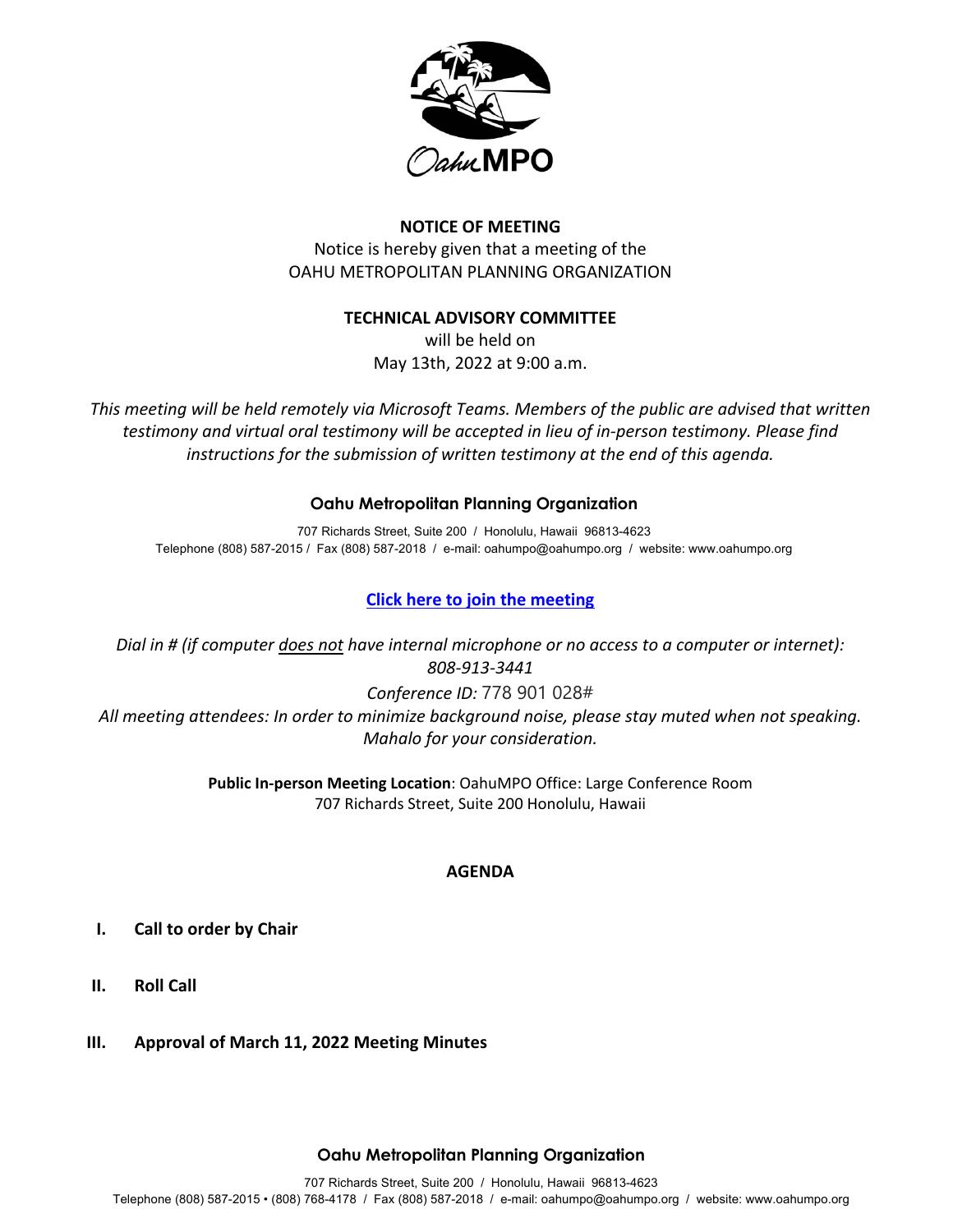#### **IV. Reports**

### **A. Executive Director**

Executive Director Mark Garrity will provide an update on activities at OahuMPO and a summary of the March  $2^{nd}$  and April 6<sup>th</sup> Citizen Advisory Committee and the March 29<sup>th</sup> Policy Board meetings.

#### **V. Old Business**

None

#### **VI. New Business**

### **A. Overall Work Program (OWP) FY 2023 Final Draft**

OahuMPO Executive Director Mark Garrity will present the final draft of the Overall Work Program (OWP) FY 2023. The OWP is OahuMPO's operating budget which also identifies all metropolitan planning studies, projects, and other work elements that staff and agency partners will be working on in the coming fiscal year. The final draft of the OWP FY2023 will be presented for review and action by the Technical Advisory Committee.

**Requested Action:** Discuss and recommend to the Policy Board their endorsement of the final draft FY2023 Overall Work Program.

## **B. Mid-Range Transportation Plan Presentation by Hawaii Department of Transportation's Highways Planning**

The HDOT Highways Division Planning Branch will present on two newly developed tools to help enhance the Statewide Transportation Planning Process. The Mid-Range Transportation Plan is an internal prioritization tool that will help better connect long-range planning with short-range planning and budgeting. The e-Statewide Transportation Improvement Program (eSTIP) database will help improve the efficiencies of the existing STIP.

# **VII. Invitation to interested members of the public to be heard on matters not included on the agenda**

- **VIII. Announcements**
- **IX. Adjournment**